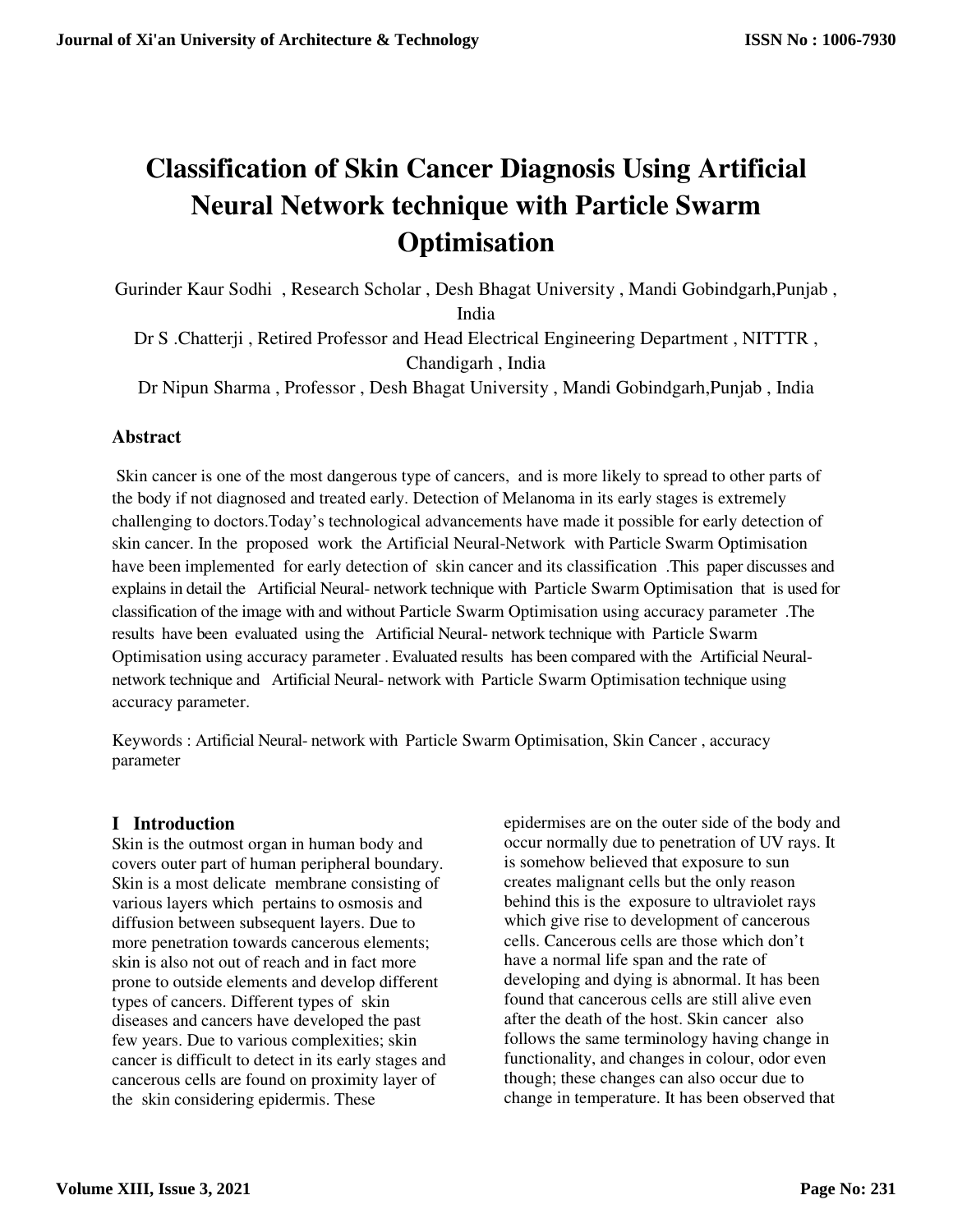Skin cancer belongs to undying cells and uncontrolled growth of cells, leading to abnormal behaviour and outer layer of skin, known a melanoma get burnt and show sunburn appearance.

## **II Artificial Neural Network**

Artificial neural- network is similar to human brain and comprises same elements of human brain and nervous system like dendrites, axon and synapses and different neural elements in storing information. Neural systems are not different in their characteristics but limited to training sets as they learn from their convergence and differentiate between real and complex problems and evolve with different problems. The main advantage of these systems is their ability to modify and search different attributes to solve a specific problem. It can't be tested with the help of predefined steps and processes but acts as biological framework with unlimited constraints applied to various fields of different structure and different types of learning mechanisms. Every problem has a specific attribute with specific goals and different subsets, therefore, these systems behave differently and are trained in a manner comprising input, output and hidden layers where all trained parameters are subjected to hidden layer constraints. Likewise, in Image processing,every image is different and their segregation mechanism depends upon their application thus, these systems are best suited for such applications and keep evolving with

trained mechanisms maintaining flexibility in their characteristics.

 The purpose of an artificial neural-network like that of a biological neural-network is to map an input into a desired output. The iteration level and processing power of ANN can be increased exponentially with collection of neurons, a basic element of human brain for storing information and used in medicines as applications of neuralnetworks like ANN.

# **III Proposed work**

The proposed work is to analyze the Artificial Neural- network technique with Particle Swarm Optimisation that is used for classification of the image with and without Particle Swarm Optimisation using accuracy parameter There are various steps involved in evaluation of accuracy parameter for classification of skin cancer diagnosis. The steps involved for diagnosis process is as shown in figure 1:

- (a) Preprocessing
- (b) Segmentation
- (c) Feature extraction
- (d) Classification

Fig.1 shows the basic steps of skin cancer diagnosis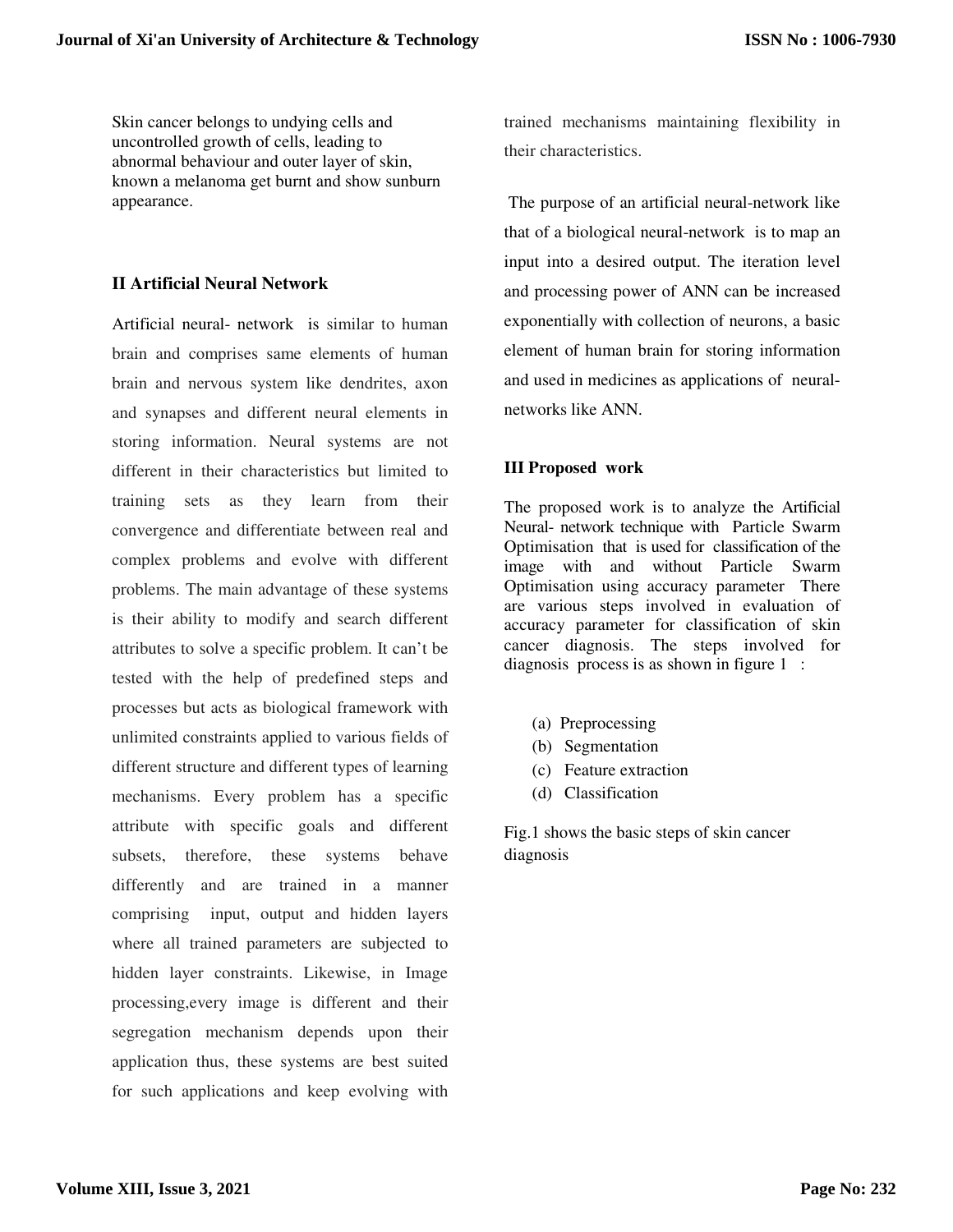

Fig. 1 Basic Steps of Skin Cancer Diagnosis

## **IV Particle Swarm Optimisation**

It is an Evolutionary Computation (EC) technique that reproduces the social lead of the swarm in nature. More especially, PSO is an iterative estimation that relies upon finding the space and choosing the perfect plan of a goal work or objective (fitness function). A concept for the optimization of non-linear functions using particle swarm methodology along with relationship between artificial life and genetic algorithms is most highlighted in various research studies. This kind of optimization is used to find an iterative solution after annealed analysis find an optimum solution or modified solution with respect of its accuracy and precision. It has been observed from various research studies that population size and type of function, whether linear or non- linear doesn't act as a catalyst or hindrance in solving a defined problem. Particle Swarm optimization is a kind of swarm technique which deals with defined and pre-defined parameters which converges to an optimal solution where other methods fail to converge or do not produce required results in terms of deviation and parameterization

# **V Results**

Fig.2 (a), (b), (c), (d) shows the  $ME_0C$ , ANN, ANN -PSO with accuracy parameter of 1<sup>st</sup> image count, 2<sup>nd</sup> image count, 3<sup>rd</sup> image count,  $4<sup>th</sup>$  image count,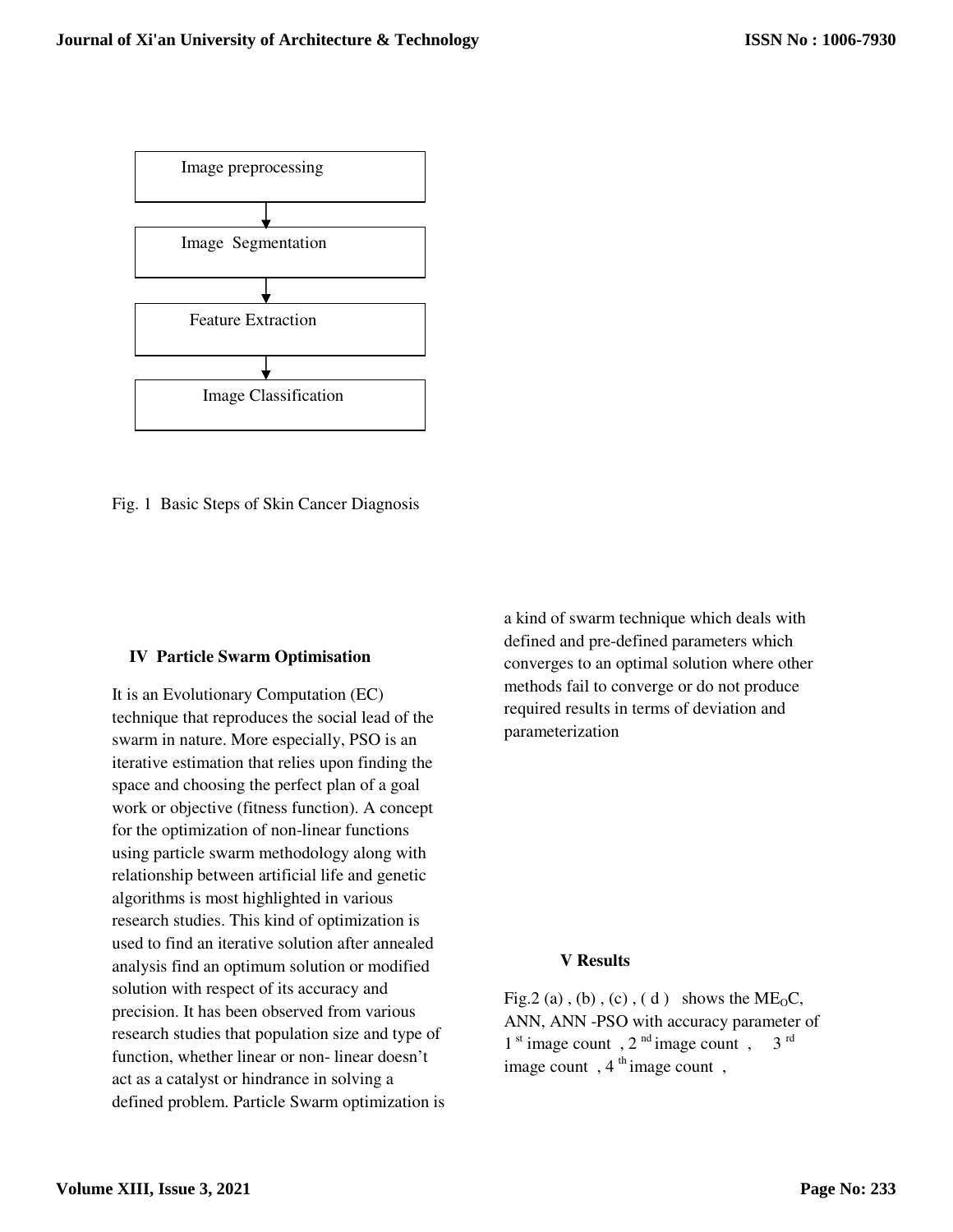



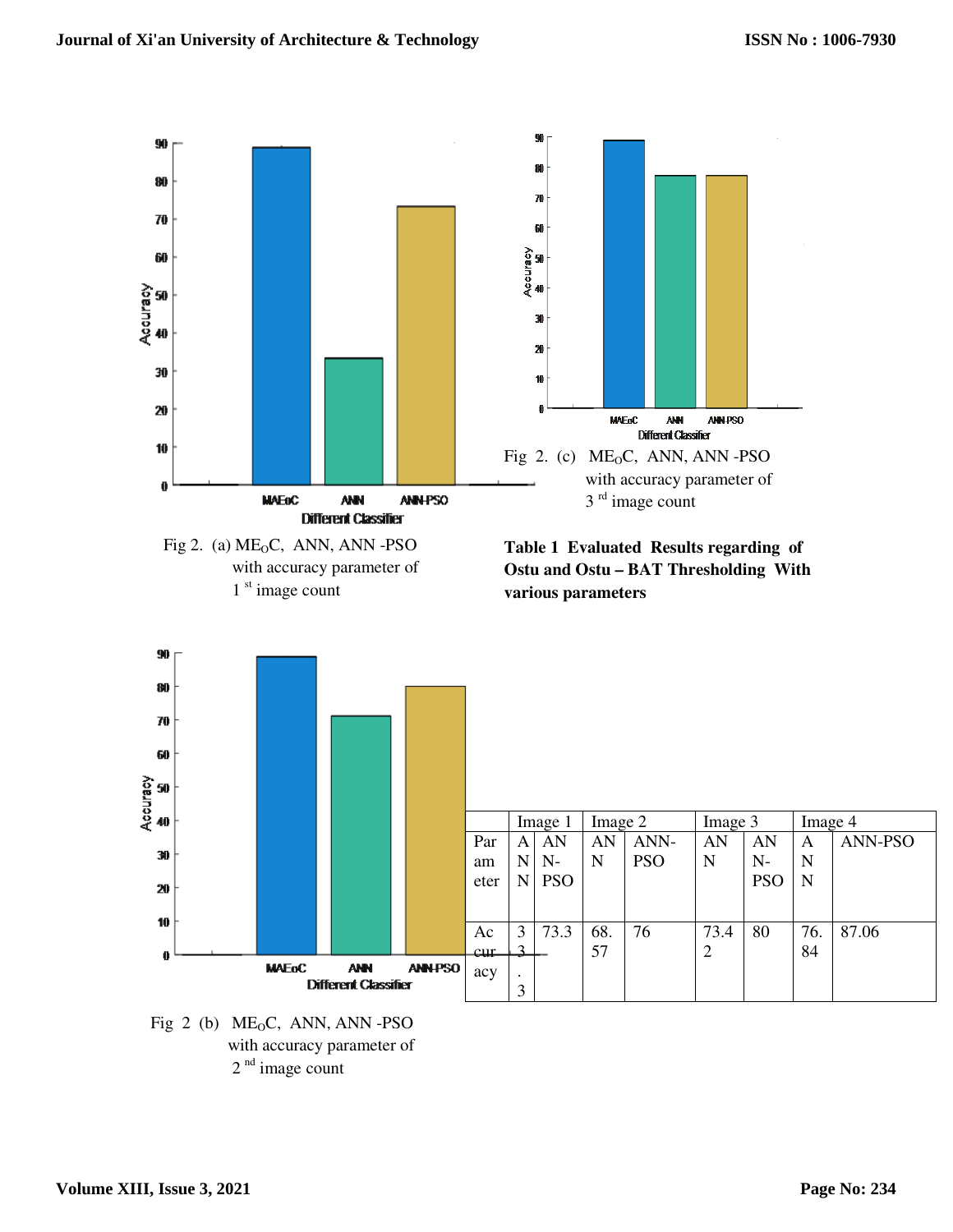

 $4<sup>th</sup>$  image count

#### **5 CONCLUSION**

 By evaluating the results with Artificial Neural- network technique with and without Particle Swarm Optimisation using accuracy parameter it is concluded that accuracy for ANN-PSO is more than ANN . From the evaluated results it is concluded that ANN-PSO has good accuracy as comparared to ANN which helps more in classification of diagnosis of skin cancer.

## **References**

(1) Sarika Choudhari, Seema Biday, "Artificial Neural Network for Skin Cancer Detection",Of Emerging Trends & Technology in Computer Science (IJETTCS), International

 Journal Vol 3, No 5, September-October, 2014, pp. 147-153.

(2) Aswin.R.B, J. Abdul Jaleel, Sibi Salim, "Implementation of ANN Classifier using MATLAB for Skin Cancer Detection", International Conference on Mobility in Computing (ICMiC13), 17-18th December, 2013, Organized by Mar Baselios

College Of Engineering and Technology Trivandrum, Kerala, pp.87 – 94.

(3) Amanpreet Kaur, M.D. Singh , " An Overview of PSO- Based Approaches in Image Segmentation" , International